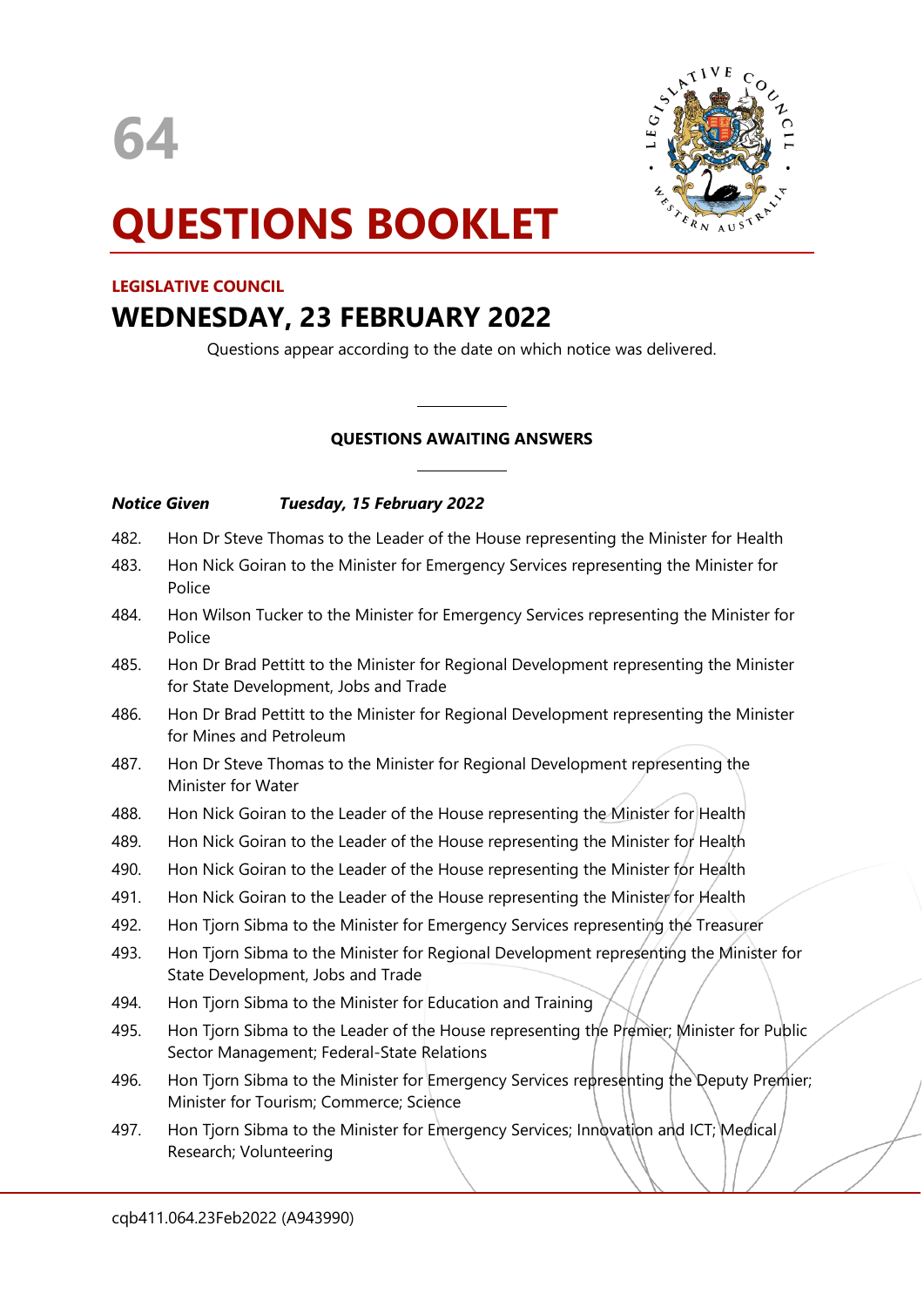#### **Questions Awaiting Answers**

- 498. Hon Tjorn Sibma to the Minister for Regional Development; Agriculture and Food; Hydrogen Industry
- 499. Hon Tjorn Sibma to the Parliamentary Secretary representing the Minister for Culture and the Arts; Sport and Recreation; International Education; Heritage
- 500. Hon Tjorn Sibma to the Parliamentary Secretary representing the Attorney General; Minister for Electoral Affairs
- 501. Hon Tjorn Sibma to the Minister for Emergency Services representing the Minister for Police; Road Safety; Defence Industry; Veterans Issues
- 502. Hon Tjorn Sibma to the Minister for Regional Development representing the Minister for Mines and Petroleum; Energy; Corrective Services; Industrial Relations
- 503. Hon Tjorn Sibma to the Leader of the House representing the Minister for Transport; Planning; Ports
- 504. Hon Tjorn Sibma to the Minister for Emergency Services representing the Minister for Finance; Aboriginal Affairs; Racing and Gaming; Citizenship and Multicultural Interests
- 505. Hon Tjorn Sibma to the Leader of the House representing the Minister for Child Protection; Women's Interests; Prevention of Family and Domestic Violence; Community Services
- 506. Hon Tjorn Sibma to the Minister for Regional Development representing the Minister for Water; Forestry; Youth
- 507. Hon Tjorn Sibma to the Leader of the House representing the Minister for Health; Mental Health
- 508. Hon Tjorn Sibma to the Leader of the House representing the Minister for Housing; Lands; Homelessness; Local Government
- 509. Hon Tjorn Sibma to the Parliamentary Secretary representing the Minister for Disability Services; Small Business; Fisheries; Seniors and Ageing
- 510. Hon Tjorn Sibma to the Minister for Emergency Services representing the Minister for Environment; Climate Action
- 511. Hon Tjorn Sibma to the Minister for Emergency Services representing the Treasurer
- 512. Hon Tjorn Sibma to the Minister for Regional Development representing the Minister for State Development, Jobs and Trade
- 513. Hon Tjorn Sibma to the Minister for Education and Training
- 514. Hon Tjorn Sibma to the Leader of the House representing the Premier; Minister for Public Sector Management; Federal-State Relations
- 515. Hon Tjorn Sibma to the Minister for Emergency Services representing the Deputy Premier; Minister for Tourism; Commerce; Science
- 516. Hon Tjorn Sibma to the Minister for Emergency Services; Innovation and ICT; Medical Research; Volunteering

cqb411.064.23Feb2022 (A943990)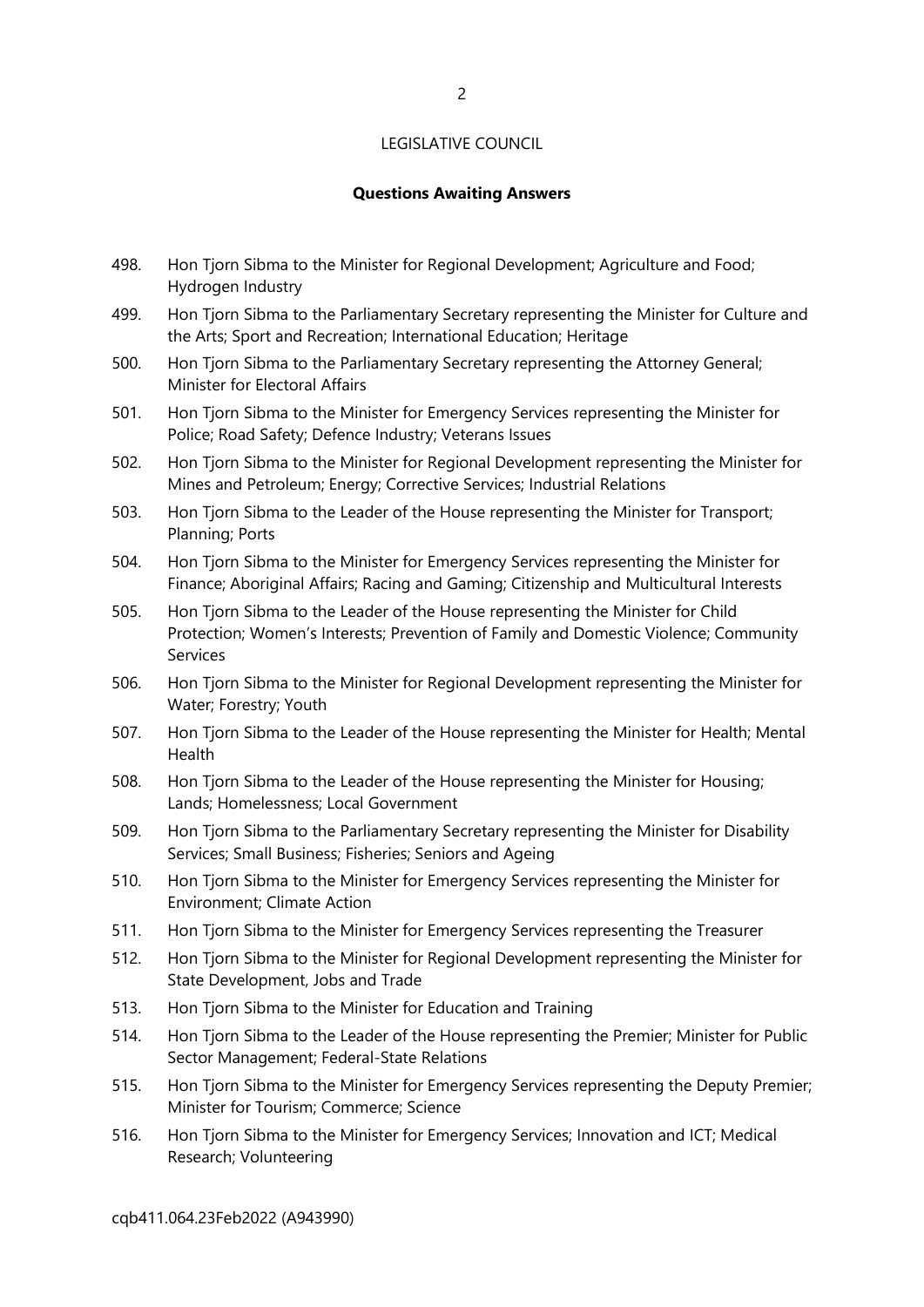#### **Questions Awaiting Answers**

- 517. Hon Tjorn Sibma to the Minister for Regional Development; Agriculture and Food; Hydrogen Industry
- 518. Hon Tjorn Sibma to the Parliamentary Secretary representing the Minister for Culture and the Arts; Sport and Recreation; International Education; Heritage
- 519. Hon Tjorn Sibma to the Parliamentary Secretary representing the Attorney General; Minister for Electoral Affairs
- 520. Hon Tjorn Sibma to the Minister for Emergency Services representing the Minister for Police; Road Safety; Defence Industry; Veterans Issues
- 521. Hon Tjorn Sibma to the Minister for Regional Development representing the Minister for Mines and Petroleum; Energy; Corrective Services; Industrial Relations
- 522. Hon Tjorn Sibma to the Leader of the House representing the Minister for Transport; Planning; Ports
- 523. Hon Tjorn Sibma to the Minister for Emergency Services representing the Minister for Finance; Aboriginal Affairs; Racing and Gaming; Citizenship and Multicultural Interests
- 524. Hon Tjorn Sibma to the Leader of the House representing the Minister for Child Protection; Women's Interests; Prevention of Family and Domestic Violence; Community Services
- 525. Hon Tjorn Sibma to the Minister for Regional Development representing the Minister for Water; Forestry; Youth
- 526. Hon Tjorn Sibma to the Leader of the House representing the Minister for Health; Mental Health
- 527. Hon Tjorn Sibma to the Leader of the House representing the Minister for Housing; Lands; Homelessness; Local Government
- 528. Hon Tjorn Sibma to the Parliamentary Secretary representing the Minister for Disability Services; Small Business; Fisheries; Seniors and Ageing
- 529. Hon Tjorn Sibma to the Minister for Emergency Services representing the Minister for Environment; Climate Action
- 530. Hon Dr Brad Pettitt to the Minister for Emergency Services representing the Minister for Environment
- 531. Hon Dr Brad Pettitt to the Minister for Emergency Services representing the Minister for Environment

#### *Notice Given Wednesday, 16 February 2022*

- 532. Hon Donna Faragher to the Leader of the House representing the Minister for Community Services
- 533. Hon Donna Faragher to the Minister for Regional Development
- 534. Hon Donna Faragher to the Minister for Education and Training

#### *Notice Given Thursday, 17 February 2022*

cqb411.064.23Feb2022 (A943990)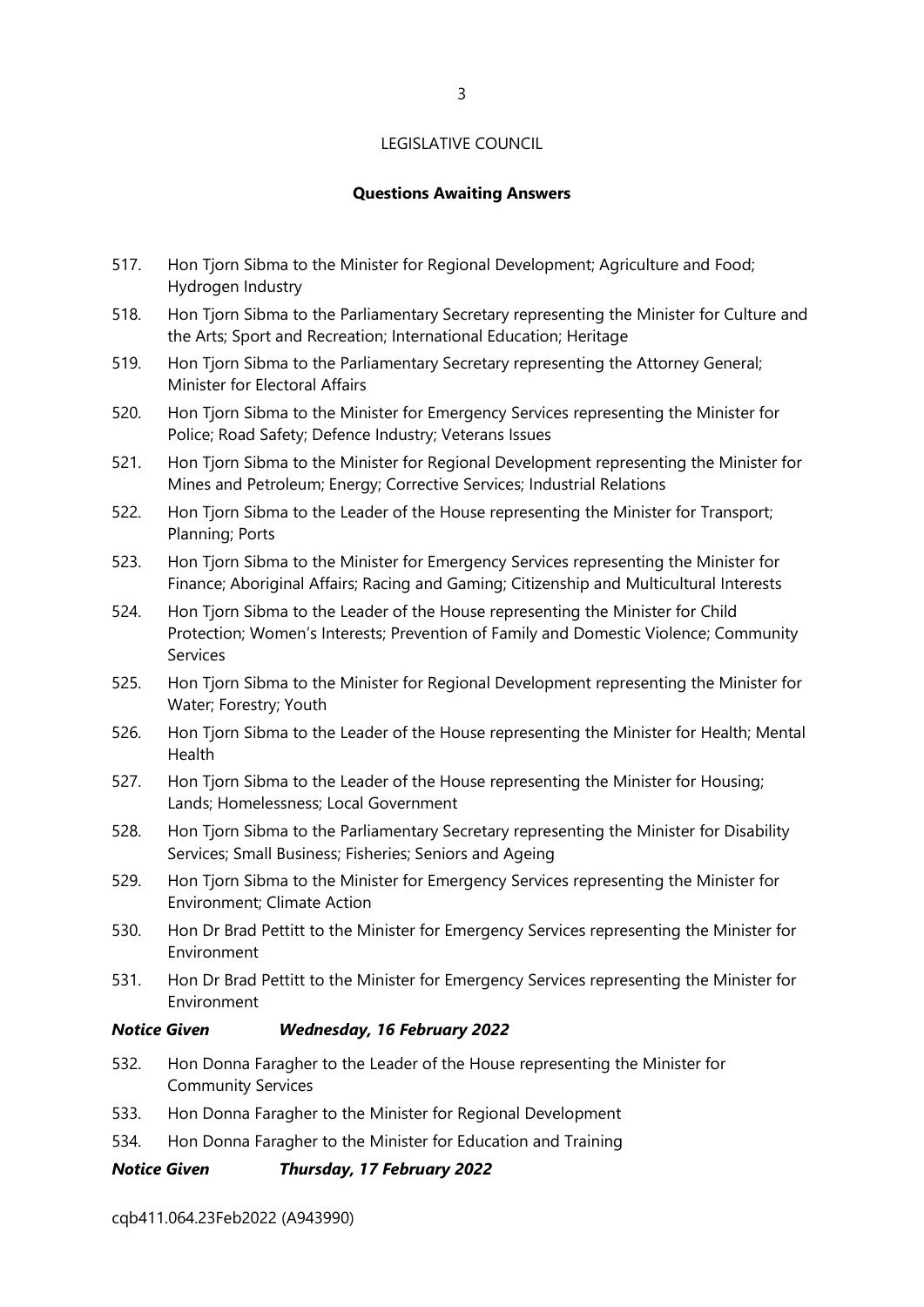#### **Questions Awaiting Answers**

- 535. Hon Dr Brian Walker to the Parliamentary Secretary representing the Minister for Electoral Affairs
- 536. Hon Wilson Tucker to the Leader of the House representing the Premier
- 537. Hon Wilson Tucker to the Leader of the House representing the Premier
- 538. Hon Donna Faragher to the Minister for Education and Training
- 539. Hon Dr Steve Thomas to the Minister for Regional Development representing the Minister for Forestry
- 540. Hon Dr Steve Thomas to the Minister for Regional Development representing the Minister for Forestry
- 541. Hon Donna Faragher to the Leader of the House representing the Minister for Health
- 542. Hon Donna Faragher to the Leader of the House representing the Minister for Health
- 543. Hon Donna Faragher to the Leader of the House representing the Minister for Health
- 544. Hon Donna Faragher to the Leader of the House representing the Minister for Health

#### *Notice Given Tuesday, 22 February 2022*

- 545. Hon Wilson Tucker to the Leader of the House representing the Premier
- 546. Hon Wilson Tucker to the Leader of the House representing the Premier
- 547. Hon Wilson Tucker to the Leader of the House representing the Premier
- 548. Hon Dr Brad Pettitt to the Minister for Regional Development representing the Minister for Forestry
- 549. Hon Dr Brad Pettitt to the Minister for Emergency Services representing the Minister for Environment
- 550. Hon Martin Aldridge to the Leader of the House representing the Premier
- 551. Hon Martin Aldridge to the Leader of the House representing the Minister for Health
- 552. Hon Dr Steve Thomas to the Leader of the House representing the Minister for Planning
- 553. Hon Martin Aldridge to the Leader of the House representing the Minister for Health
- 554. Hon Martin Aldridge to the Leader of the House representing the Minister for Health
- 555. Hon Martin Aldridge to the Leader of the House representing the Minister for Health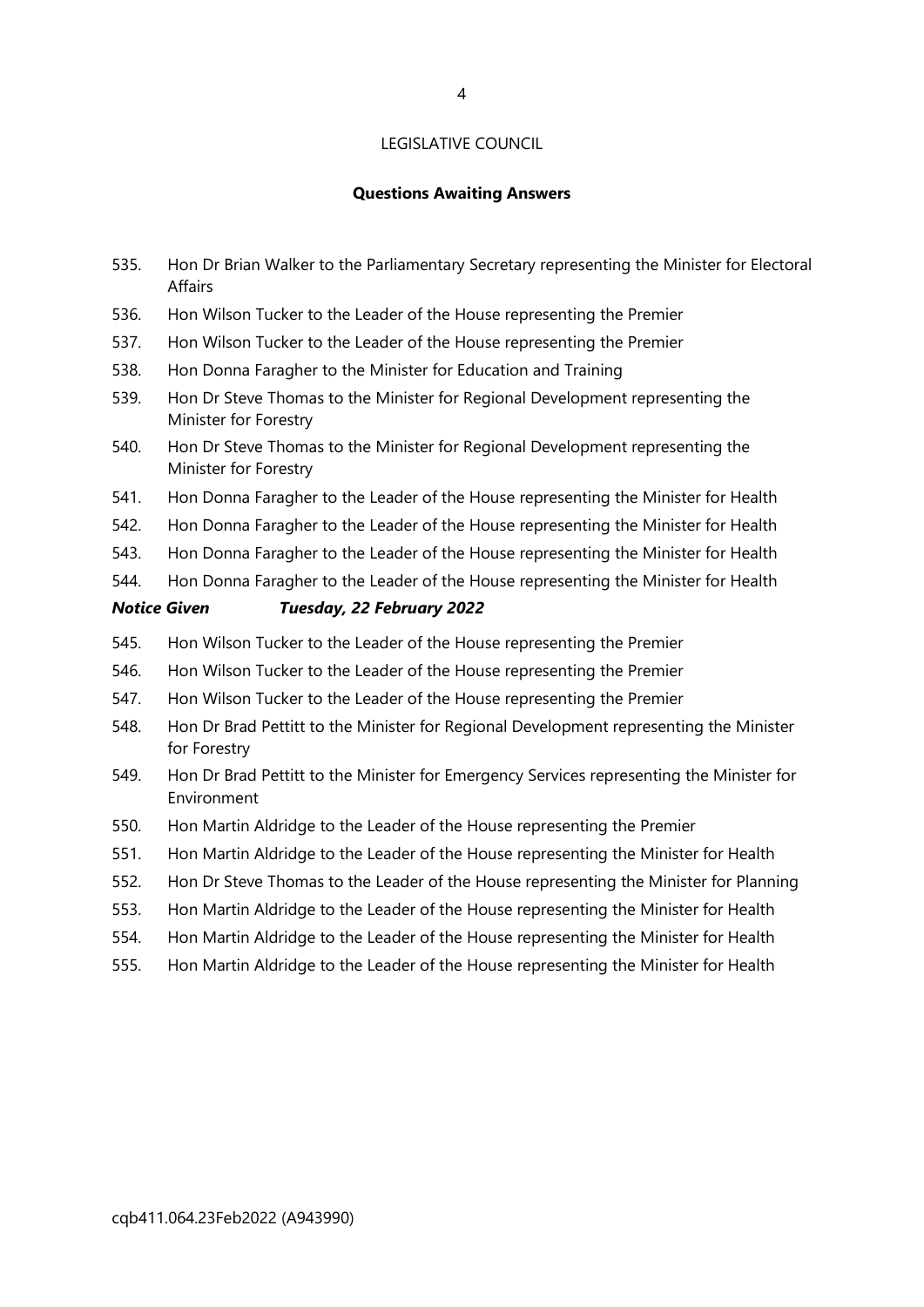5

#### LEGISLATIVE COUNCIL

### **QUESTIONS ASKED TODAY**

 $\overline{a}$ 

 $\overline{\phantom{a}}$ 

*Notice Given Wednesday, 23 February 2022*

#### **556. Hon Donna Faragher to the Minister for Education and Training:**

- (1) I refer to Curriculum and Reengagement in Education (CARE) Schools in Western Australia, and I ask, what was the total amount of funding provided by the State Government to operate CARE Schools in the following years:
	- (a) 2018;
	- (b) 2019;
	- (c) 2020; and
	- (d) 2021?
- (2) For those years referred to in (1), will the Minister provide a breakdown of the number of students enrolled as well as the total enrolment capacity for each CARE School in Western Australia?

#### **557. Hon Donna Faragher to the Minister for Education and Training:**

- (1) Can the Minister provide the most recent student enrolment projections for the years 2023, 2024, 2025, 2026 and 2027 for the following schools:
	- (a) Coolbinia Primary School;
	- (b) Mount Lawley Primary School;
	- (c) Mount Lawley Senior High School;
	- (d) Sutherland Dianella Primary School;
	- (e) West Morley Primary School; and
	- (f) Yokine Primary School?
- (2) For each of the schools referred to in (1), please advise:
	- (a) the current total enrolment capacity at the school;
	- (b) the number of transportable classrooms currently installed on the school site; and
	- (c) the school's total enrolment capacity without transportable classrooms?

#### **558. Hon Donna Faragher to the Minister for Education and Training:**

- (1) Can the Minister provide the most recent student enrolment projections for the years 2023, 2024, 2025, 2026 and 2027 for the following schools:
	- (a) Highgate Primary School;
	- (b) Kyilla Primary School;
	- (c) Mount Hawthorn Primary School; and
	- (d) North Perth Primary School?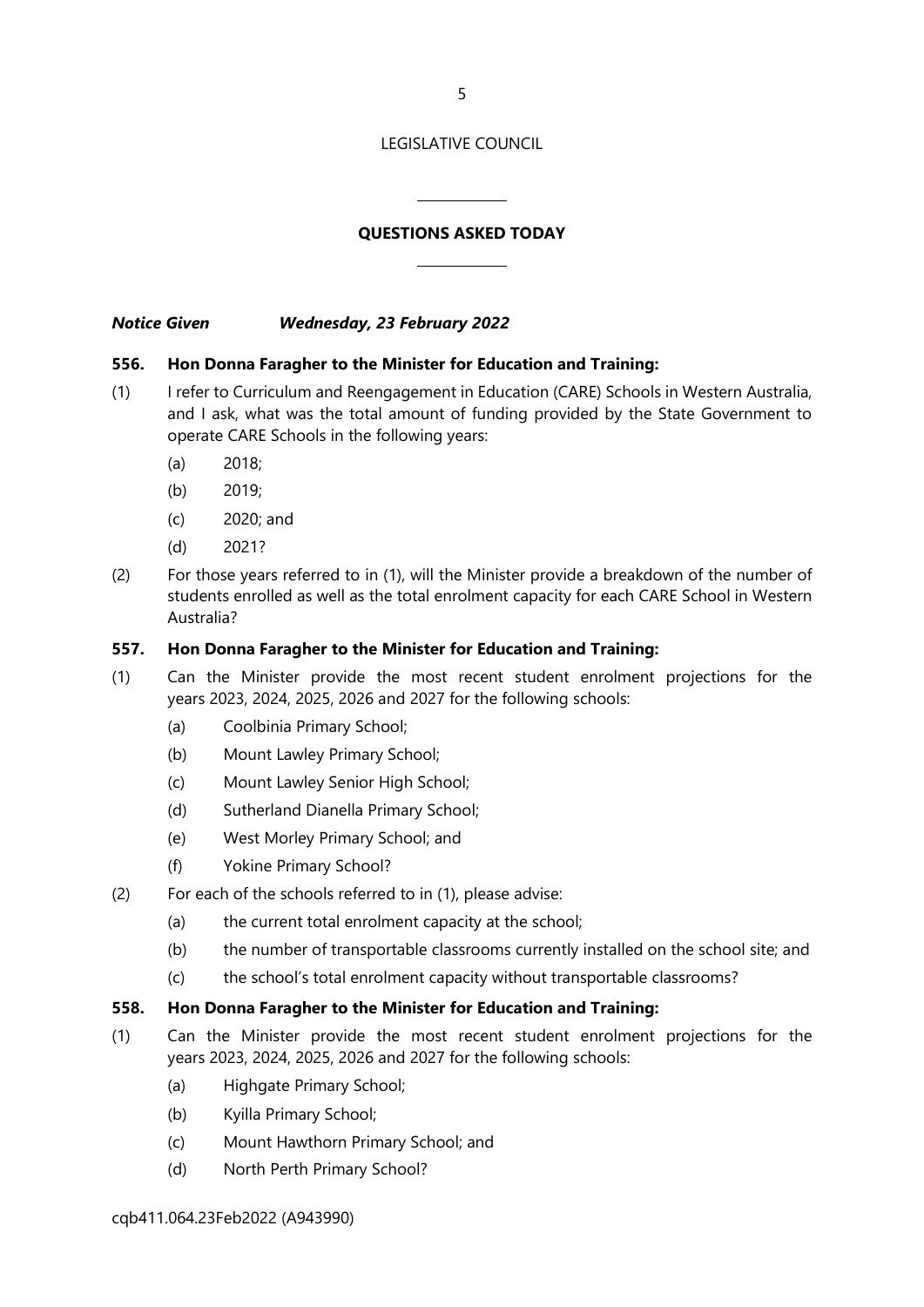#### **Questions Asked Today**

#### *Notice Given Wednesday, 23 February 2022*

- (2) For each of the schools referred to in (1), please advise:
	- (a) the current total enrolment capacity at the school;
	- (b) the number of transportable classrooms currently installed on the school site; and
	- (c) the school's total enrolment capacity without transportable classrooms?

#### **559. Hon Donna Faragher to the Leader of the House representing the Minister for Health:**

- (1) In 2021, how many referrals were made to the metropolitan Child Development Service to provide assessment, early intervention and treatment services to children for the following services:
	- (a) audiology;
	- (b) occupational therapy;
	- (c) paediatrician;
	- (d) physiotherapy;
	- (e) clinical psychology; and
	- (f) speech pathology?
- (2) Of the referrals in (1), how many were submitted by:
	- (a) a parent or legal guardian; and
	- (b) a professional?

### **560. Hon Donna Faragher to the Leader of the House representing the Minister for Community Services:**

I refer to the Education and Care Regularity Unit within the Department of Communities, and I ask, what was the total number of outside school hours care, family day care and long day care centres operating in Western Australia in the following financial years:

- (a) 2017-18;
- (b) 2018-19;
- (c) 2019-20;
- (d) 2020-21; and
- (e) 2021-22 (to date)?

#### **561. Hon Donna Faragher to the Minister for Education and Training:**

- (1) I refer to the Department of Education's teacher flying squad that is utilised by Government schools to fill urgent teaching vacancies until a suitable teacher is sourced, and I ask, how many requests has the Department received from Government schools seeking access to teaching services from the teacher flying squad in the following years:
	- (a) 2020;
	- (b) 2021; and
	- (c) 2022 (to date)?

cqb411.064.23Feb2022 (A943990)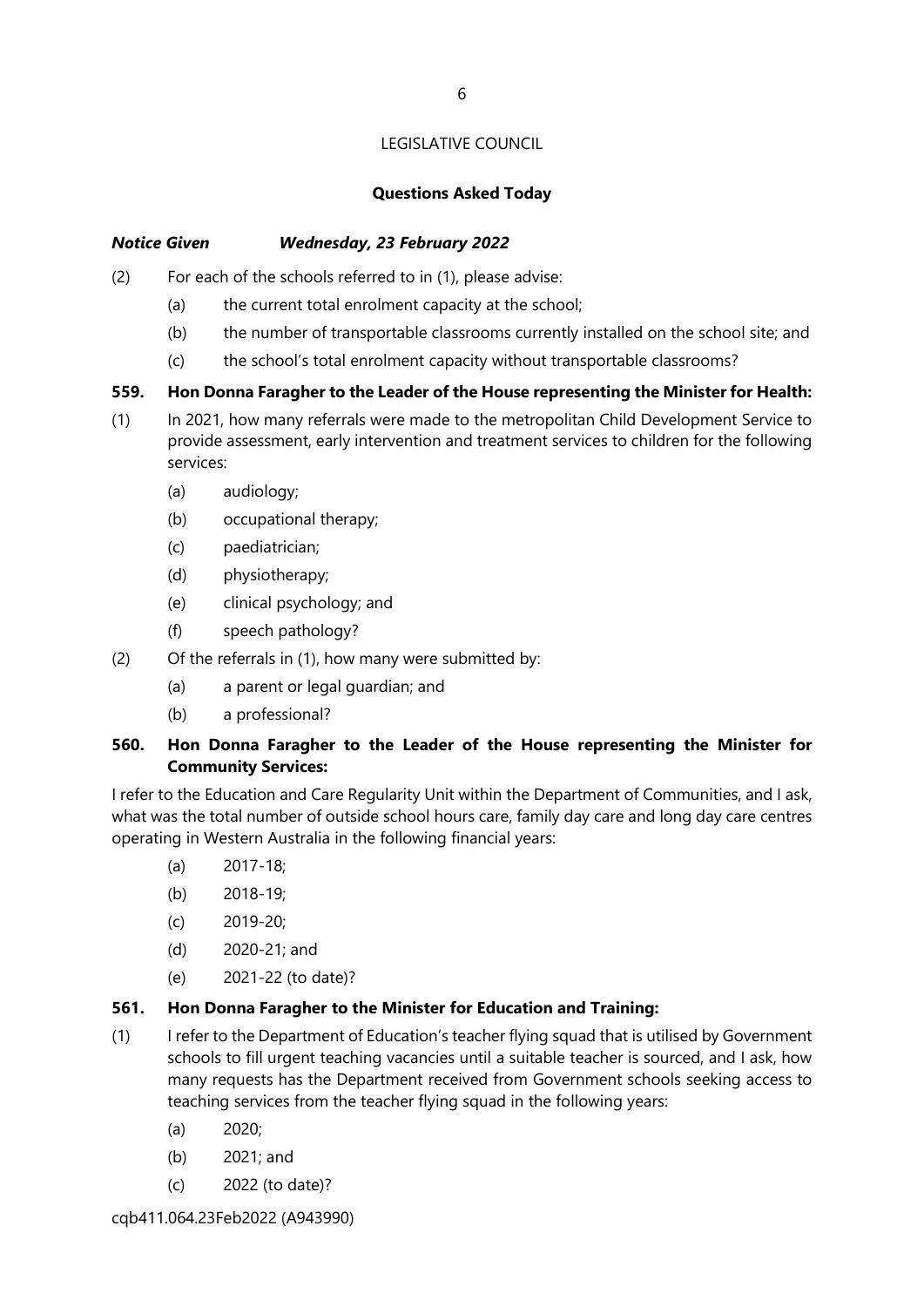#### **Questions Asked Today**

#### *Notice Given Wednesday, 23 February 2022*

(2) Of those requests referred to in (1), how many were approved by the Department?

### **562. Hon Donna Faragher to the Leader of the House representing the Minister for Community Services:**

- (1) I refer to the Community Gardens Grants Program, and I ask, what was the total amount of State Government funding provided to this grants program in the following financial years:
	- (a) 2017-18;
	- (b) 2018-19;
	- (c) 2019-20; and
	- (d) 2020-21?
- (2) Will the Minister provide a list of the 2021 successful community garden projects, which includes the total amount of funding awarded to each?

### **563. Hon Tjorn Sibma to the Minister for Emergency Services representing the Minister for Climate Action:**

Throughout the 2021 calendar year, I ask:

- (a) how many carbon credit units were purchased by Western Australian Government departments, agencies and trading enterprises, and at what overall cost; and
- (b) of the above, what proportion of these units were purchased domestically, and how many on foreign markets?

#### **564. Hon Wilson Tucker to the Leader of the House representing the Premier:**

Given that the greenhouse gas emissions, both measured and fugitive, from the current fossil fuel extraction industries already far exceeds the scientifically recognised carbon budget, why is this Government approving more projects?

#### **565. Hon Wilson Tucker to the Leader of the House representing the Minister for Health:**

Given that Western Australia has one of the highest rates of smoking in the country, what steps has the Government taken to allow access by smokers to harm reduction and quit aids like vaping?

#### **566. Hon Dr Brad Pettitt to the Minister for Emergency Services representing the Minister for Environment:**

- (1) Will the Minister provide the following information in relation to bushfires and prescribed burning in Western Australia, in tabular form:
	- (a) for each of the past three years, the fire prevention works completed on unallocated Crown land and unmanaged reserves in all regions (as defined by the Department of Biodiversity, Conservation and Attractions (DBCA)) broken down by the following, including totals for each type:
		- (i) fire break access and maintenance (km);
		- (ii) scrub rolling/slashing and vegetation modification (km);
		- (iii) open-edge burning (km); and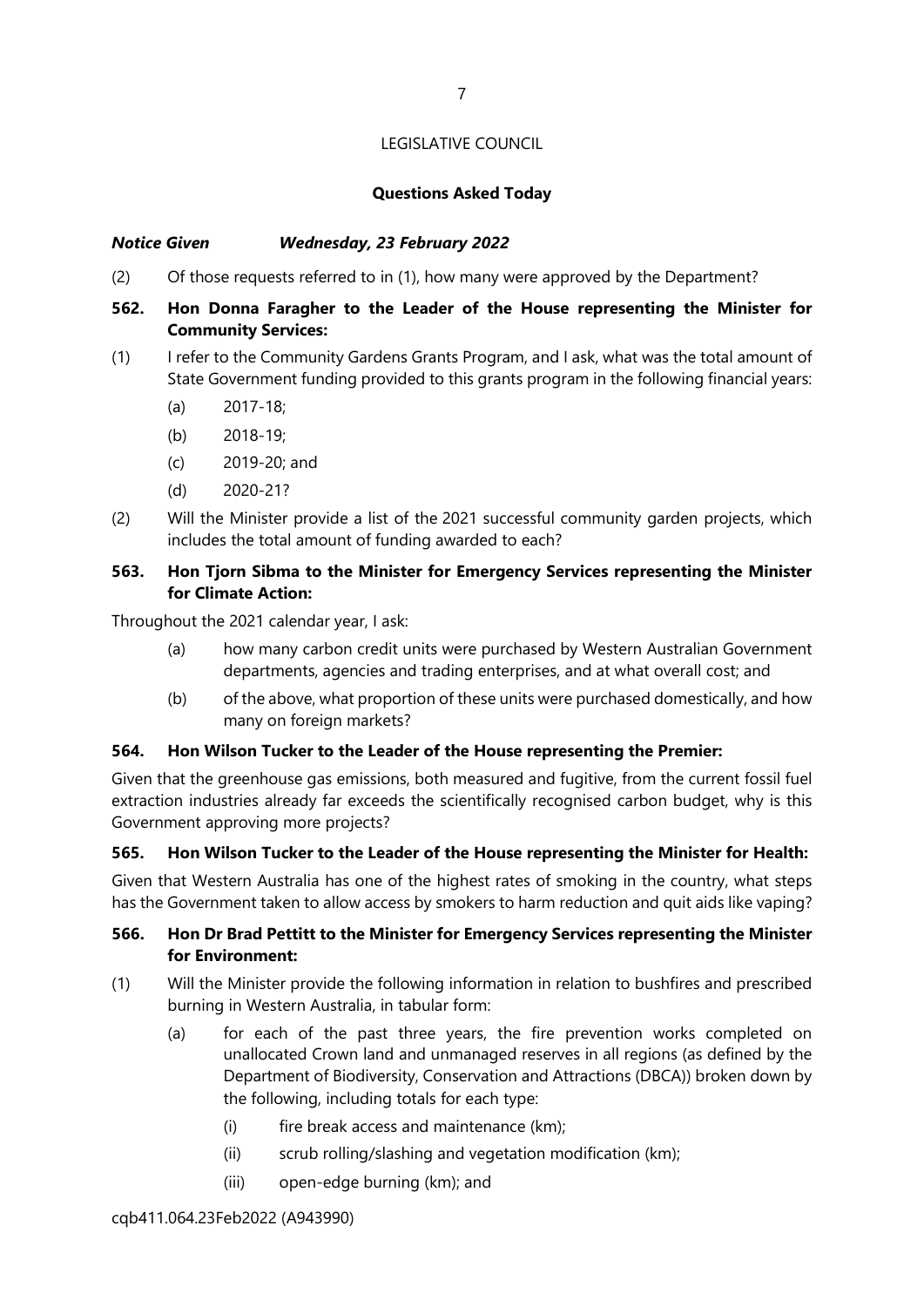#### **Questions Asked Today**

### *Notice Given Wednesday, 23 February 2022*

- (iv) block burning (ha);
- (b) for each of the past three years, the prescribed burns carried out for all DBCA regions broken down by the following categories, including annual totals for each:
	- (i) indigenous vegetation by land category with total hand burning (ha);
	- (ii) indigenous vegetation by land category with total aerial burning (ha);
	- (iii) indigenous vegetation by forest type with total silvicultural burning (ha); and
	- (iv) softwood plantation according to objective with total burning (ha);
- (c) for each of the past three years, the area and number of prescribed burns carried out for all DBCA regions including the overall total area and number for each year;
- (d) for each of the past three years, the area and number of bushfires attended and monitored by DBCA for all DBCA regions broken down by the following types, including annual totals for each:
	- (i) state forest (native hardwood and softwood plantation);
	- (ii) national parks;
	- (iii) nature reserves;
	- (iv) other DBCA reserves;
	- (v) other Crown land;
	- (vi) private property; and
	- (vii) unallocated Crown land;
- (e) for each of the past three years, the number and per cent by cause of bushfires attended and monitored by DBCA for all DBCA regions broken down by the following types, including annual totals for each:
	- (i) deliberately/illegally lit;
	- (ii) escapes DBCA burns;
	- (iii) escapes non-DBCA burning;
	- (iv) accidental timber industry;
	- (v) accidental other industries;
	- (vi) accidental recreationists;
	- (vii) lightning;
	- (viii) unknown; and
	- (ix) other causes;
- $(f)$  for each of the past three years, the area burnt in each of the escapes from DBCA prescribed burns: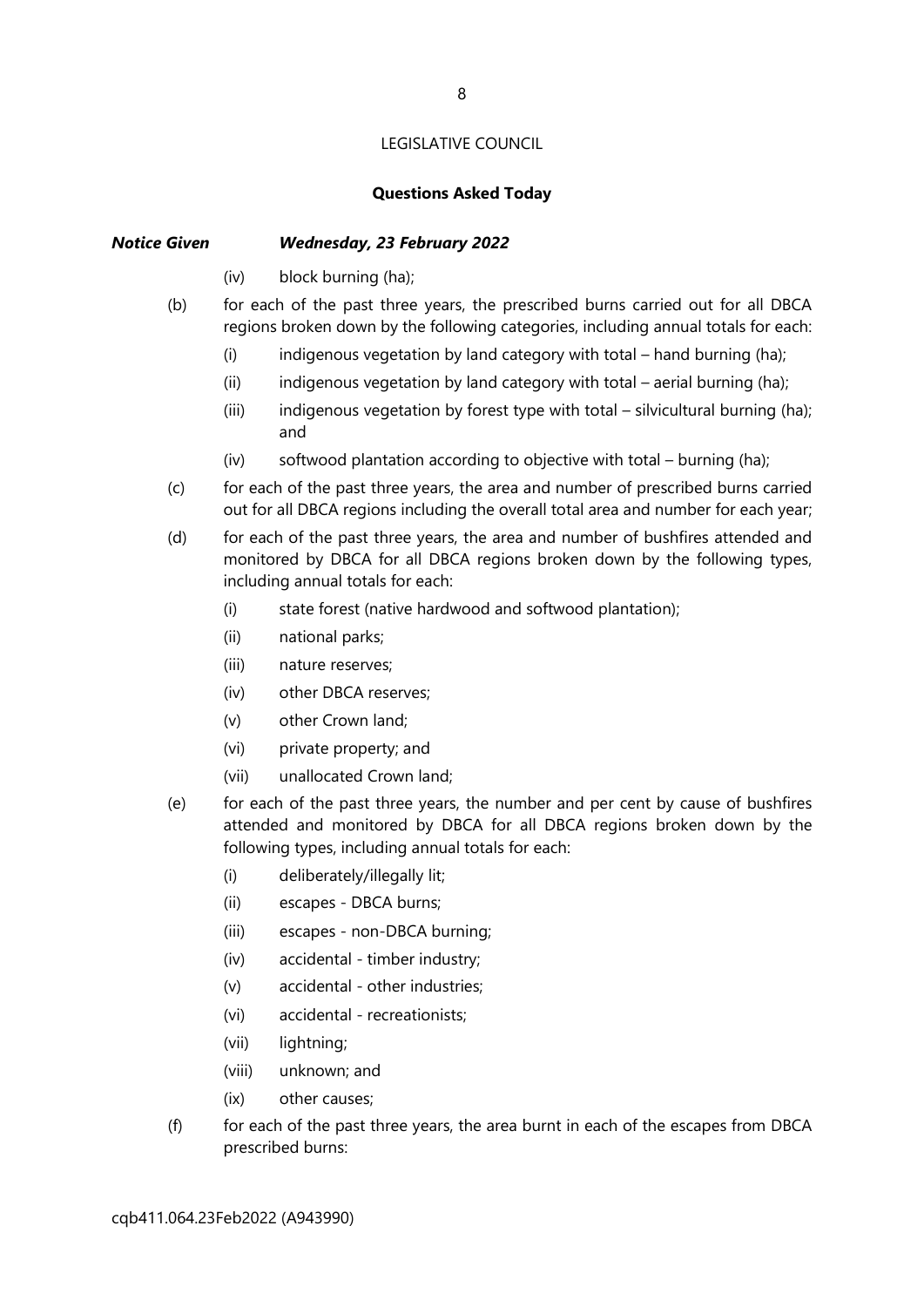#### **Questions Asked Today**

#### *Notice Given Wednesday, 23 February 2022*

- (i) within each of the three south-west forest regions, by region and as a whole;
- (ii) within each of the other regions; and
- (iii) in total; and
- (g) for the year 2020-21, the area and number of bushfires attended and monitored by DBCA for all DBCA regions broken down by the following, including the totals for each region and for each category:
	- (i) forest (native hardwood and softwood plantation);
	- (ii) national parks;
	- (iii) nature reserves;
	- (iv) other DBCA reserves;
	- (v) other Crown land;
	- (vi) private property; and
	- (vii) unallocated Crown land?
- (2) Will the Minister provide the following information in relation to bushfires and prescribed burning within the three south-west forest regions (as defined by the Department of Biodiversity, Conservation and Attractions (DBCA)) for the year 2020-21, in tabular form:
	- (a) the area and number of prescribed burns carried out in each land category (as classified by DBCA), including the total area and total number of prescribed burns:
		- (i) in each land category (as classified by DBCA); and
		- (ii) the total area and total number;
	- (b) the area burned in each region by prescribed burns broken down by the following:
		- (i) dominant purpose;
		- (ii) area by season (ha);
		- (iii) grand total by season (ha);
		- (iv) seasonal (per cent); and
		- (v) grand total (ha);
	- (c) the number of prescribed burns carried out in each region broken down by:
		- (i) dominant purpose;
		- (ii) season;
		- (iii) method of ignition (aerial and hand);
		- (iv) number and area (ha) of escapes; and
		- (v) total number of burns;
	- (d) the number and area of silvicultural burns, broken down by: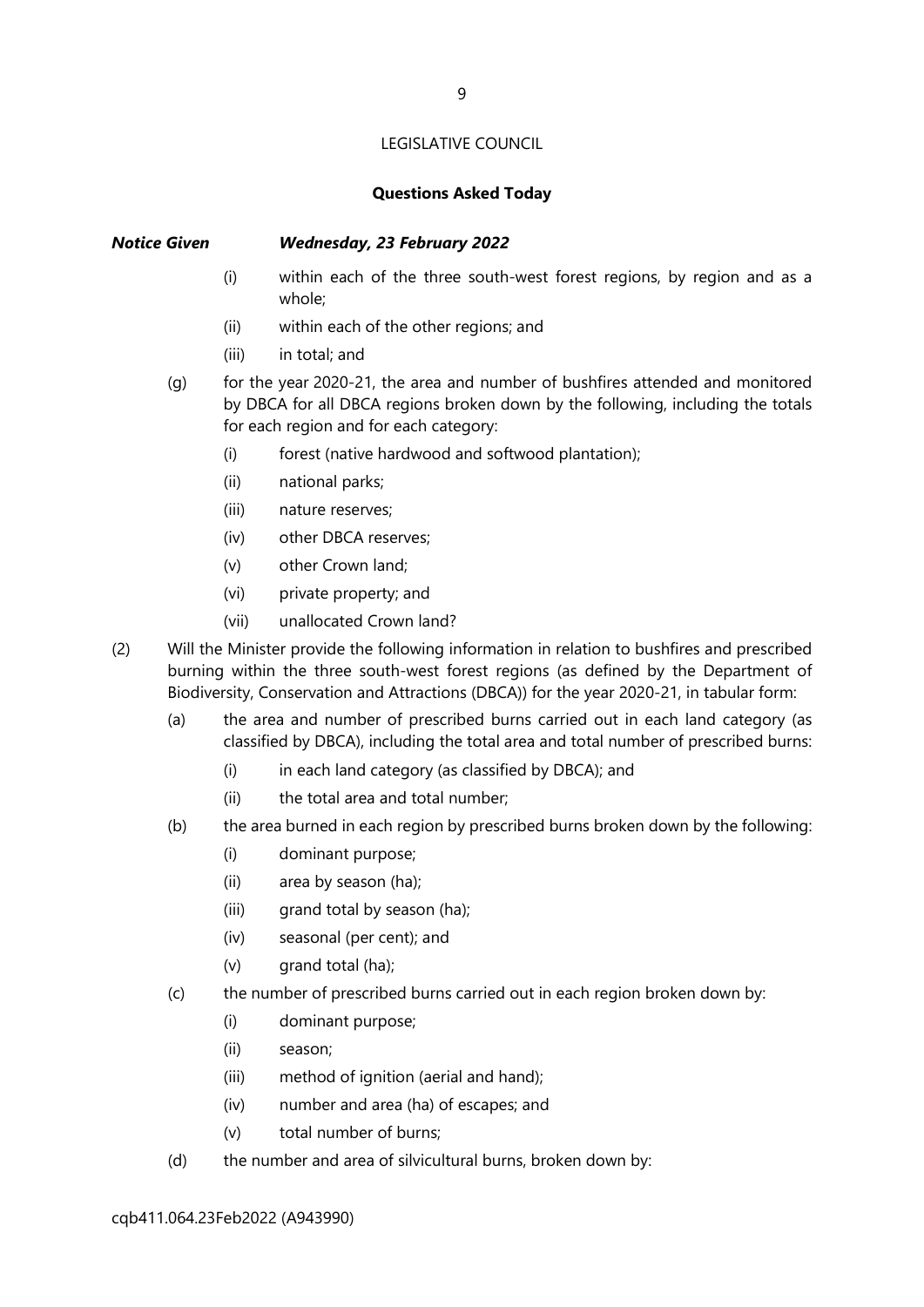#### **Questions Asked Today**

#### *Notice Given Wednesday, 23 February 2022*

- (i) jarrah dominant forests;
- (ii) karri, karri and marri, and marri forests; and
- (iii) other forests;
- (e) the number and area of softwood plantation burns, broken down by:
	- (i) strategic protection;
	- (ii) clearing burn; and
	- (iii) logging debris removal and silviculture;
- (f) the area and number of bushfires attended and monitored by DBCA broken down by the following, including the total area and numbers for each region and each category:
	- (i) state forest;
	- (ii) state forest native hardwood;
	- (iii) state forest softwood plantation;
	- (iv) national parks;
	- (v) nature reserves;
	- (vi) other DBCA reserves;
	- (vii) other Crown land;
	- (viii) private property; and
	- (ix) unallocated Crown land; and
- (g) the number and per cent by cause of bushfires attended and monitored by DBCA broken down by the following, including the total number and per cent for each cause:
	- (i) deliberately/illegally lit;
	- (ii) escapes DBCA burns;
	- (iii) escapes non-DBCA burns;
	- (iv) accidental timber industry;
	- (v) accidental other industries;
	- (vi) accidental recreationists;
	- (vii) lightning;
	- (viii) unknown; and
	- (ix) other causes?